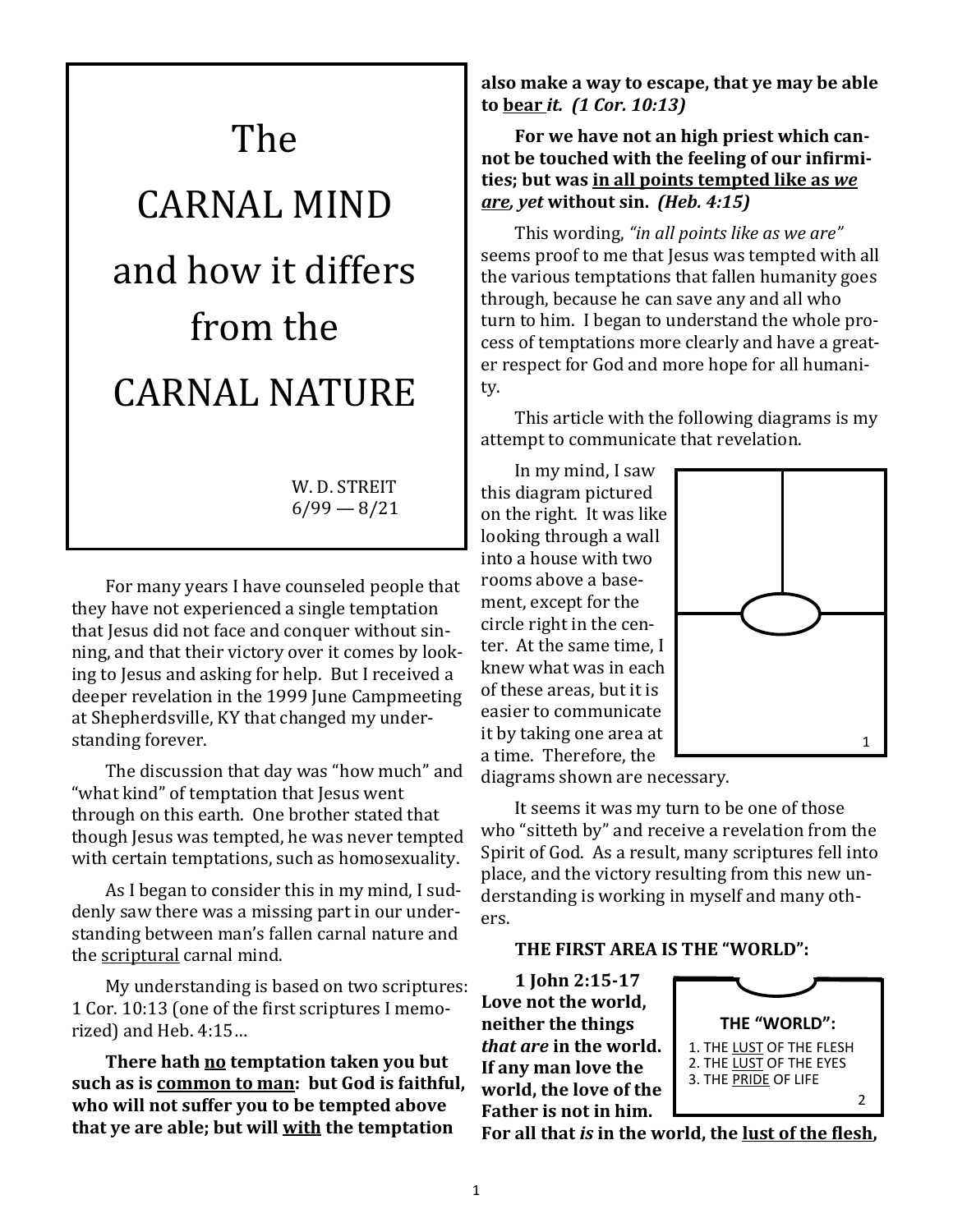## **and the lust of the eyes, and the pride of life, is not of the Father, but is of the world. And the world passeth away, and the lust thereof: but he that doeth the will of God abideth for ever.**

In this setting, the "world" is not the planet Earth. This "world" consists of the three things listed above and was brought into existence when Adam disobeyed God. His disobedience caused him to lose the heavenly nature God had breathed into him and he became subject to his fleshly body. Adam's "world", therefore, is really **our nature**, our HUMAN nature - it is not the nature of God.

Try an experiment. Quote the above scriptures saying "human nature" instead of "world".

## **A SIMPLE DESCRIPTION OF ALL THAT IS IN THE WORLD:**

The Lust of the Flesh = strong desire for any **physical** comfort, ease or pleasure.

The Lust of the Eyes = strong desire for any **mental** comfort, ease or pleasure.

The Pride of Life = strong desire for any **social** comfort, ease or pleasure.

Any one of these, or any combination of them will always be trying to affect the way we think, how we feel, and our decision making. This condition will last as long as our bodies last. This is what Jesus also went through, but he learned how to keep his soul free and pure by walking in submission to the Spirit of his Father.

This "world" that we are studying is really our FALLEN NATURE! The word "carnal" just means "natural" - not "unrestrained lust" as it is commonly used today. With this understanding, we will continue.

## **THE SECOND AREA IS FOR THE WAY OUR MINDS FORM:**

Every baby born is born of Adam, and therefore born with a nature that is carnal/natural. The baby's mind is not much formed at this point. The first time it becomes hungry, it's mind "reaches" for something, (it doesn't know what) and mother puts milk in it's mouth. The baby's mind focuses on it and says, "AH!" The baby doesn't know what to call it, nor how to ask for it except by crying, but after it's first experience, it's mind becomes focused on MILK, and it becomes a goal to reach for in the future.

The baby's desires begins to grow toward MILK each time it gets hungry. Then along comes its first banana, and again there is an "AH!" and now the baby's mind begins to branch toward BA-NANA as well.

This "branching of the desires" toward differing goals resembles a tree. The roots are firmly settled in the basic desires of the flesh and life, and the mind quickly develops more branches as we grow. This is NOT the carnal mind that the scriptures describe at this point. It is just a



simple, natural mind seeking natural satisfaction. It is not yet in rebellion against God.

A "full-blown carnal mind" is something quite different, but it also begins in just this way.

## **THERE ARE SIX STEPS TO A SCRIP-TURAL CARNAL MIND**

These steps are found James 1:14,15…

 **But every man is tempted when he is drawn away of his own lust, and enticed. Then when lust hath conceived, it bringeth forth sin: and sin, when it is finished,** *(or* 



*matured)* **bringeth forth death.**

Step  $1 =$  Drawn away (from God's ways) by our own desires.

Step  $2 =$  Enticed (means our attention is captured or focused on something).

Step 3 = Conceived (means we 'swallow', accept the thoughts into ourselves and become "polluted" by them).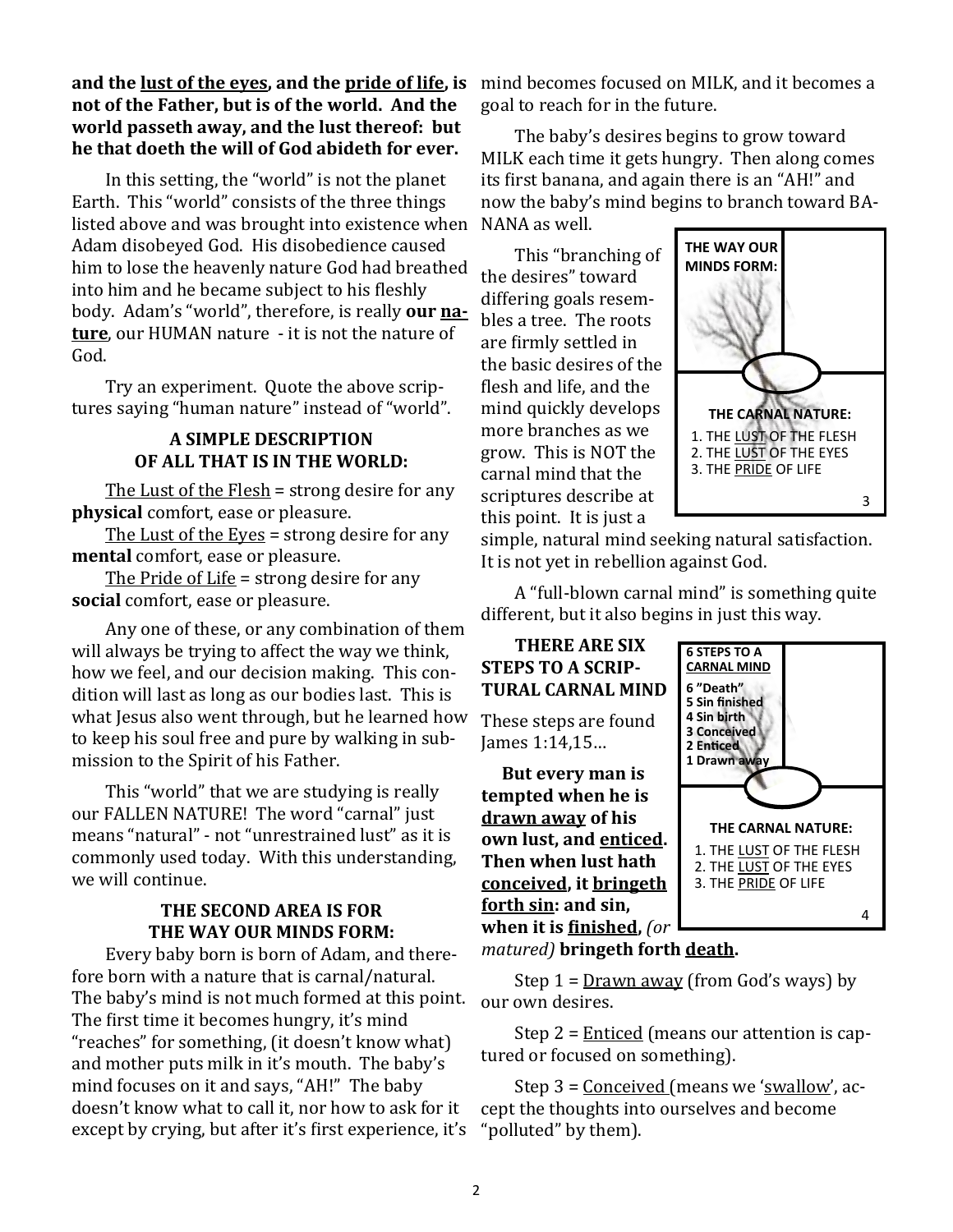Step  $4 =$  Brings forth  $\frac{\sin}{\sin}$  (means we have become "pregnant" with a committed sin which will shortly be born).

Step 5 = Finished sin (means we have not repented or changed our thinking and the sin has continued to grow up and mature in our hearts).

Step 6 = Brings forth Death (means the sin can propagate itself without any more help from the lusts of the flesh, eyes and the pride of life).

It is this sixth step that is the deadly carnal mind spoken of in Romans 8:6…

## **For to be carnally minded** *is* **death; but to be spiritually minded** *is* **life and peace. Because the carnal mind is enmity against God: for it is not subject to the law of God, neither indeed can be.**

The first FOUR steps of temptation become the foundation of what the scriptures call our "old man"!

**Eph. 4:22 That ye put off concerning the former conversation the old man, which is corrupt according to the deceitful lusts;**

**Rom. 6:6 Knowing this, that our old man is crucified with him, that the body of sin might be destroyed, that henceforth we should not serve sin.**

**THERE ARE TWO DIFFERENT KINDS OF TEMPTA-TIONS THAT COME FROM TWO DIF-FERENT DIREC-TIONS.**

This is something we should take time to stop and observe, for it is very important. The carnal **nature** and the



carnal **mind** are two different things! But related.

Some temptations feel like sap **rising** in a tree. We can feel the pressure building up over a period of time, rising more and more into our awareness and trying to engage our conscious minds. This upward direction exposes the source as our **natural/carnal natures**.

Then at other times our temptation seems to **fall**, or rush downhill like water in a dry riverbed. It also tries to engage one or more of our physical, mental or social drives and to dim our awareness of what is really happening. This downward direction exposes the activity of our carnal mind from it's weaker beginning stages to it's strong and rebellious maturity. It is pure selfishness and always justifies itself. It can be very destructive to ourselves and others if not stopped.

The natural/carnal nature by itself is blind and unfocused. It is simply natural human drives that come along with our bodies. It is the **mind** that brings focus to those drives.

COMMON temptations arise from the natural carnal nature. Sexuality is only one part of that nature. The basic sexual drive just looks for ease, comfort or pleasure—without specific focus. Hunger is another part. We say we are hungry, but have to make a choice as to how to satisfy that hunger. "Hungry for WHAT?" The choice to focus on some specific food rather than another is done by our MINDS, and that is where we all begin to differ. We think differently. Not like God.

We have been taught or learned to focus on **specific targets**. These targets each promise to provide ease, comfort or pleasure. But without God, humanity's choices result in chaos. Each of us forms our own mind, natural, spiritual or rebellious - choice by choice as we struggle through our lives.

Now for step 5. This is the carnal mind that develops an enmity against norms with no accountability and repentance to God. It goes down a slippery slope. It will seek to survive by forcing to get further nourishment from the natural human nature. And when that mind set controls the tongue, it can become "a fire," setting on fire the course of nature." (James 3:6)

Jesus had a carnal nature, but he never formed a carnal mind. He was "drawn away" and "enticed", but before he "conceived" the lusts and pride he caught it and cried out to his Father, God:

**For we have not an high priest which cannot be touched with the feeling of our infirmities; but was in all points tempted like as** 



**we are, yet without sin.** (Heb. 4:15)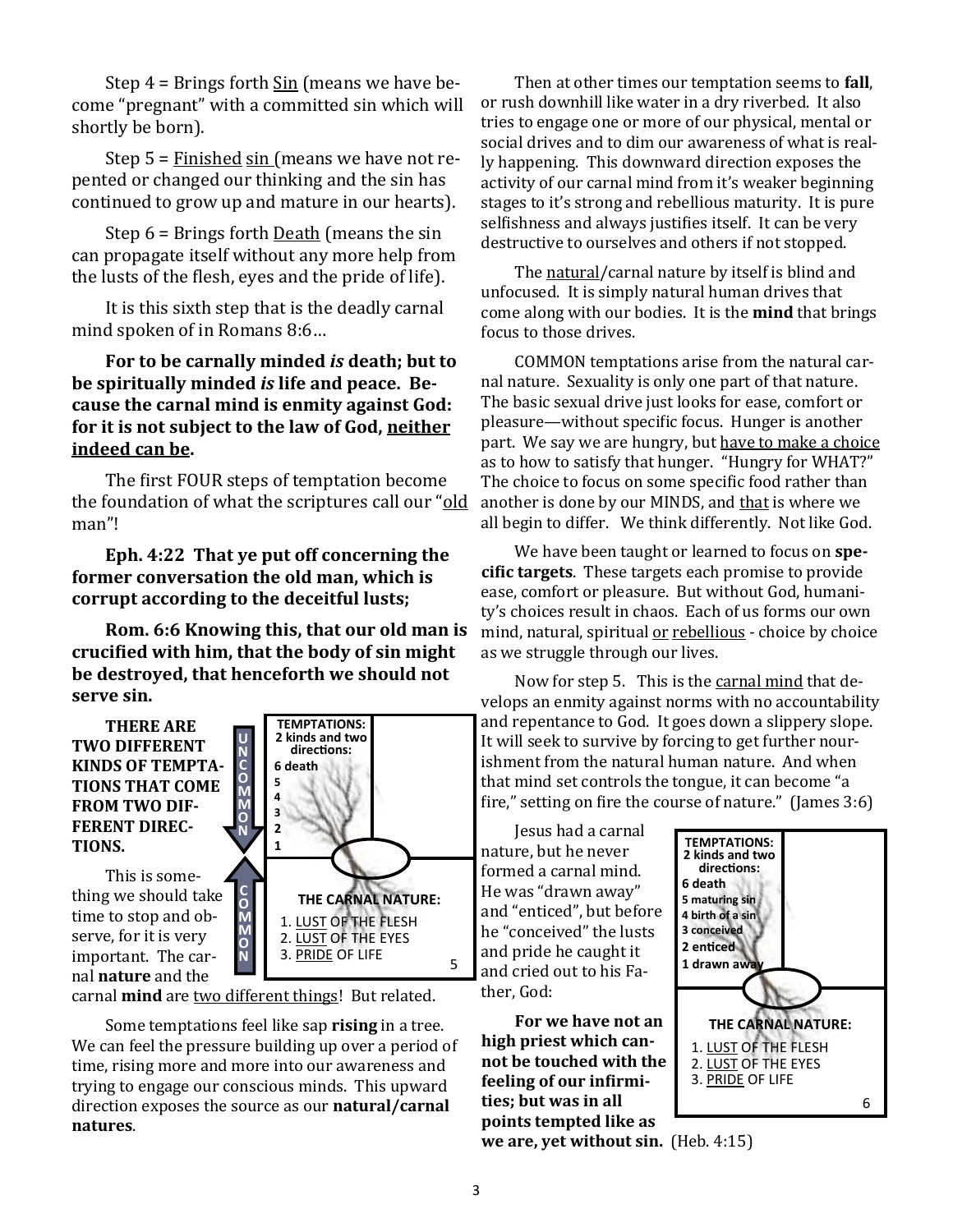**Who in the days of his flesh, when he had offered up prayers and supplications with strong crying and tears unto him that was able to save him from death, and was heard in that he feared;…**  (Heb. 5:7) **Let us therefore fear, lest, a promise being left us of entering into his rest, any of you should seem to come short of it.** (Heb. 4:1)

#### **OUR RESPONSIBILITY IS TO HANDLE OUR OWN TEMPTATIONS THE RIGHT WAY:**

If anyone handled temptations the right way, it was Jesus! Jesus learned from the Holy Ghost how to cast down imaginations and bring every thought into subjection. He learned how to obey God through the things he suffered and he suffered being tempted.



**Though he were a Son, yet learned he obedience by the things which he suffered; and being made perfect, he became the author of eternal salvation unto all them that obey him; (Heb. 5:8,9)**

#### **For in that he himself hath suffered being tempted, he is able to succour them that are tempted. (Heb 2:8)**

Jesus "knew what was in man" because he learned how to fight it within himself! I asked him one time just how much he was tempted. He answered me, "I tasted everything - I swallowed nothing." You can ask him yourself if it is true or not. I'm satisfied.

Most of us start out being ignorant of the difference between our carnal nature and a carnal mind. We think they are the same thing, so we begin to resist and battle our "flesh", fighting the lusts of our flesh and eyes and our pride of life in our own strength.

Then when our thoughts begin to harass and accuse us, we cry out to God and wonder why He won't give us peace in our minds from some possible evil spirit that seems to be afflicting us. Our problem is that we are trying to do what we imagine GOD'S work is and expecting Him to do OUR job!

**OUR JOB** is to be casting down our imaginations, (2 Cor. 10:5) and every high thing that exalteth itself against the knowledge of God, and bringing into captivity every thought to the obedience of Christ and

keep our minds stayed on HIM, rather than US with our worries and fears. That centers us on reality. Then **GOD'S JOB** will fulfill 1 Cor. 10:13 by **adjusting our common human temptations** to become just a bearable light affliction! Keeping our minds on Him results in perfect peace. (Isa. 26:3; 2 Cor. 10:5)

SO HOW CAN WE CAST DOWN IMAGINATIONS AND SUBJECT OUR THOUGHTS?

- By quoting scriptures Luke 4:4,8,12. That nails down our flesh to the will of God.
- By speaking and singing to ourselves. Eph. 5:19,20. Good practice for testifying.
- By encouraging ourselves in the Lord. 1 Sam. 30:6. Don't wait for others to do it for you.
- By thinking on those things the scriptures tell us to think. Phil. 4:8 Guard your mind!
- By using your tongue to say "I don't have to think that way" and praising God.
- Keep the rudder of our tongues speaking the truth! Not speaking our complaints or unbeliefs - just the truths of scripture like Jesus did when he was tempted (and that was before his ministry began.)

All these ways result in the SAME THING. **We are re-establishing reality with God!** That is faith/trust with proper works. That is righteousness or 'rightway-ness' in God's eyes, and that causes Him to move in our behalf. And it keeps us in that place of rest, waiting for each revelation of the mind of Christ.

The human carnal nature will pass away with these bodies. The carnal mind must be destroyed in order to have the mind of the new man take it's proper place in our soul's thoughts, emotions and will. However, once we begin "smiting, killing and utterly destroying it", let's be very careful not to rebuild it, or we make ourselves transgressors.

This process of cleansing ourselves from all filthiness of the flesh and spirit comes only after God exposes something within us. It's like when we were children. Didn't your mother tell you to "wash your hands, face or something else?" - things that we didn't notice or didn't think necessary? My mom did. But God is the best parent we can ever have! Just look how he raised his Son, our big, saving brother and trained him how to save us all (as we cooperate).  $\Box$ 

This is how Jesus comes to "know" us, and will share his life and immortality with us if we continue to grow up into him in ALL things! May God bless you!